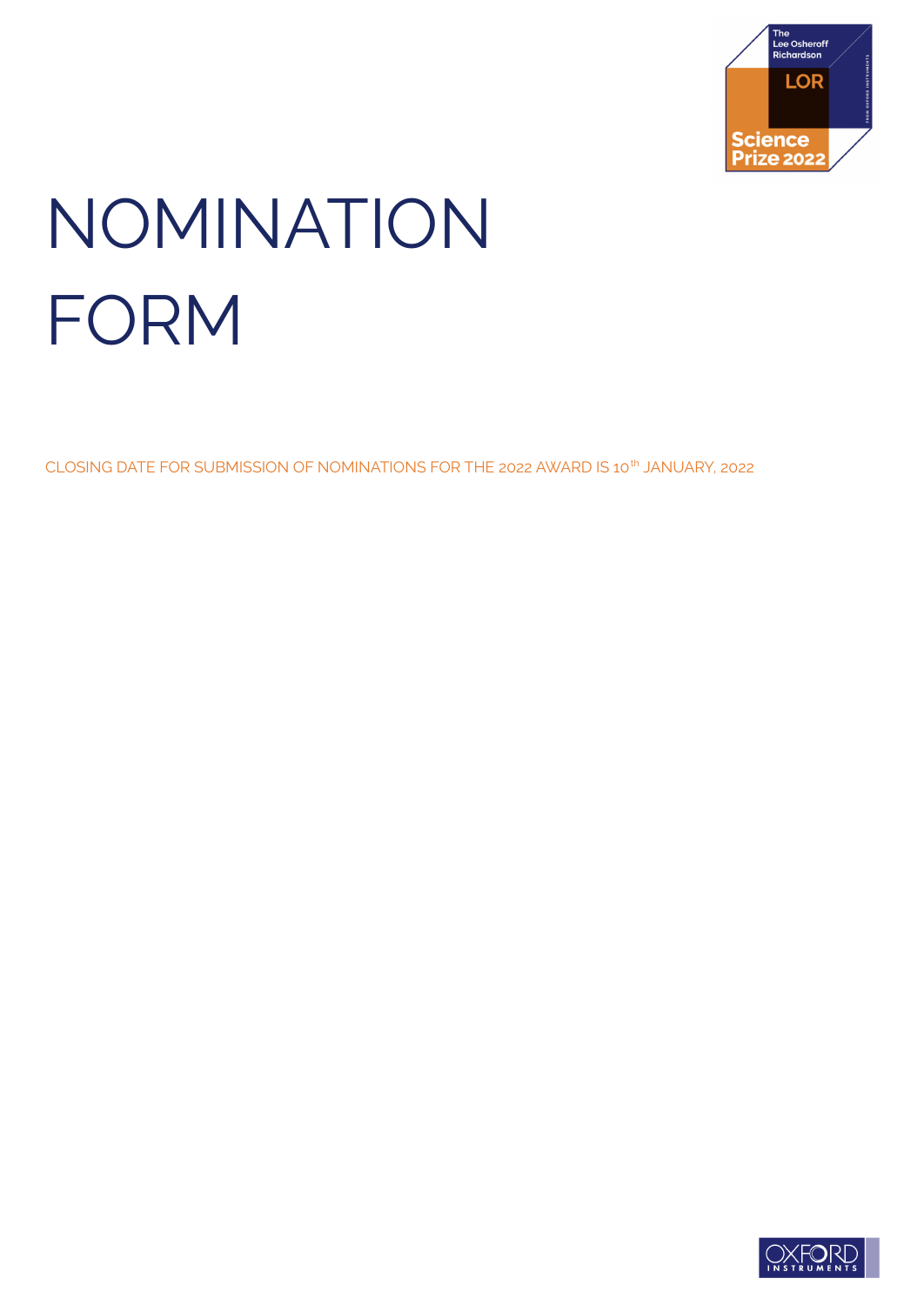

# **THE RESEARCH**

Proposed citation on the award for the Lee Osheroff Richardson Science Prize (50 words or less):

# **THE CANDIDATE'S CAREER HISTORY**

Career summary of applicant (including any prizes awarded):

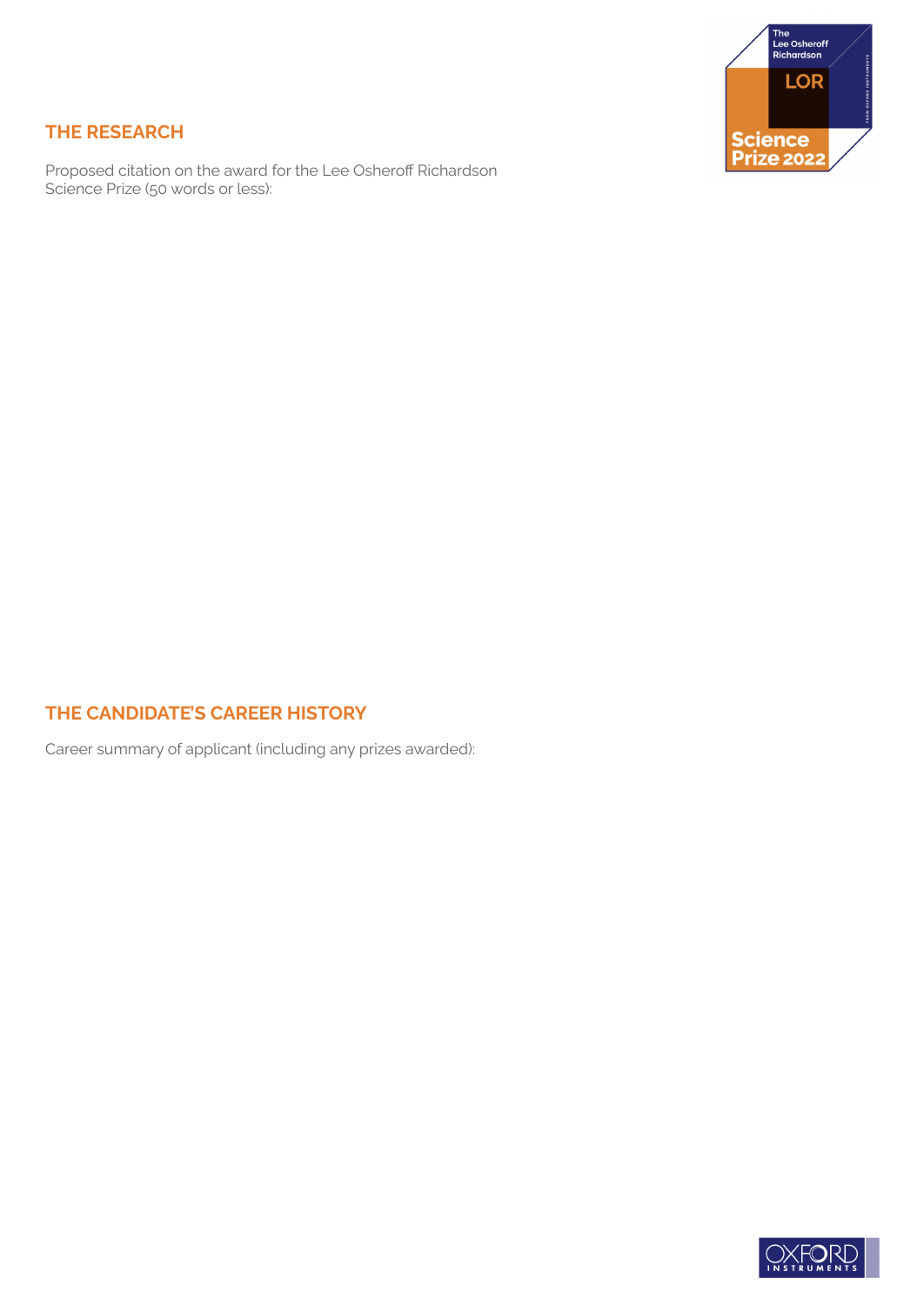

#### **THE NOMINATOR** (PLEASE USE BLOCK CAPITALS)

|                                                                                                                | TELEPHONE: ____________________________                                                             |
|----------------------------------------------------------------------------------------------------------------|-----------------------------------------------------------------------------------------------------|
|                                                                                                                |                                                                                                     |
| 2. NAME: A CONSTRUCTION OF THE CONSTRUCTION OF THE CONSTRUCTION OF THE CONSTRUCTION OF THE CONSTRUCTION OF THE | TELEPHONE: New York Party and Party and Party and Party and Party and Party and Party and Party and |
|                                                                                                                |                                                                                                     |

**NOTE:** At least one of the referees must be from a different affiliation from the nominator

**Please include two written letters of reference.**

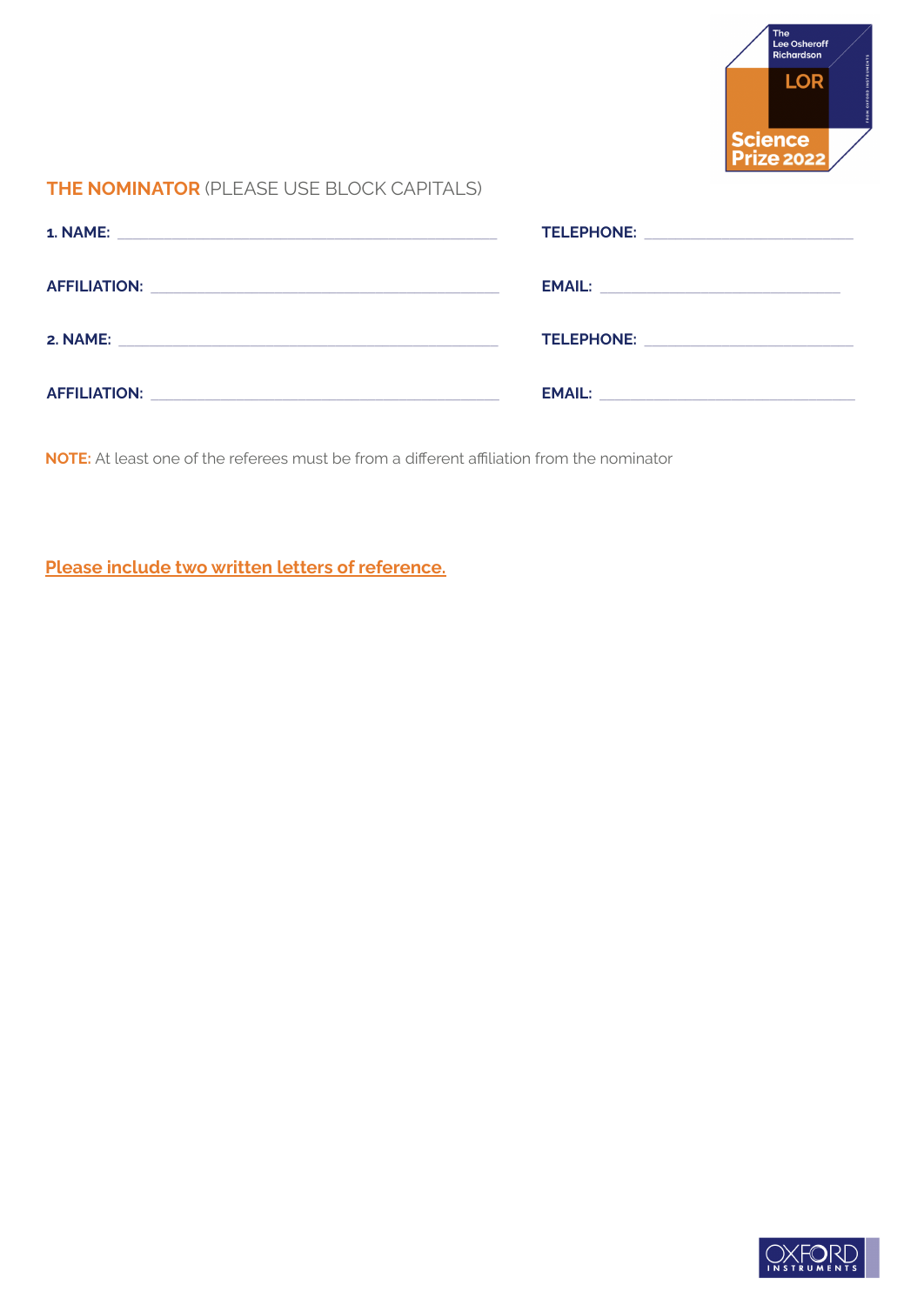# **THE CANDIDATE'S ACHIEVEMENTS**

Please summarize achievements, their impact and originality, and the role of the research group in a manner which can be understood by researchers in other fields.

(Please continue on another sheet if needed, maximum 2 pages in 12 pt font, single spaced with 1" margins)



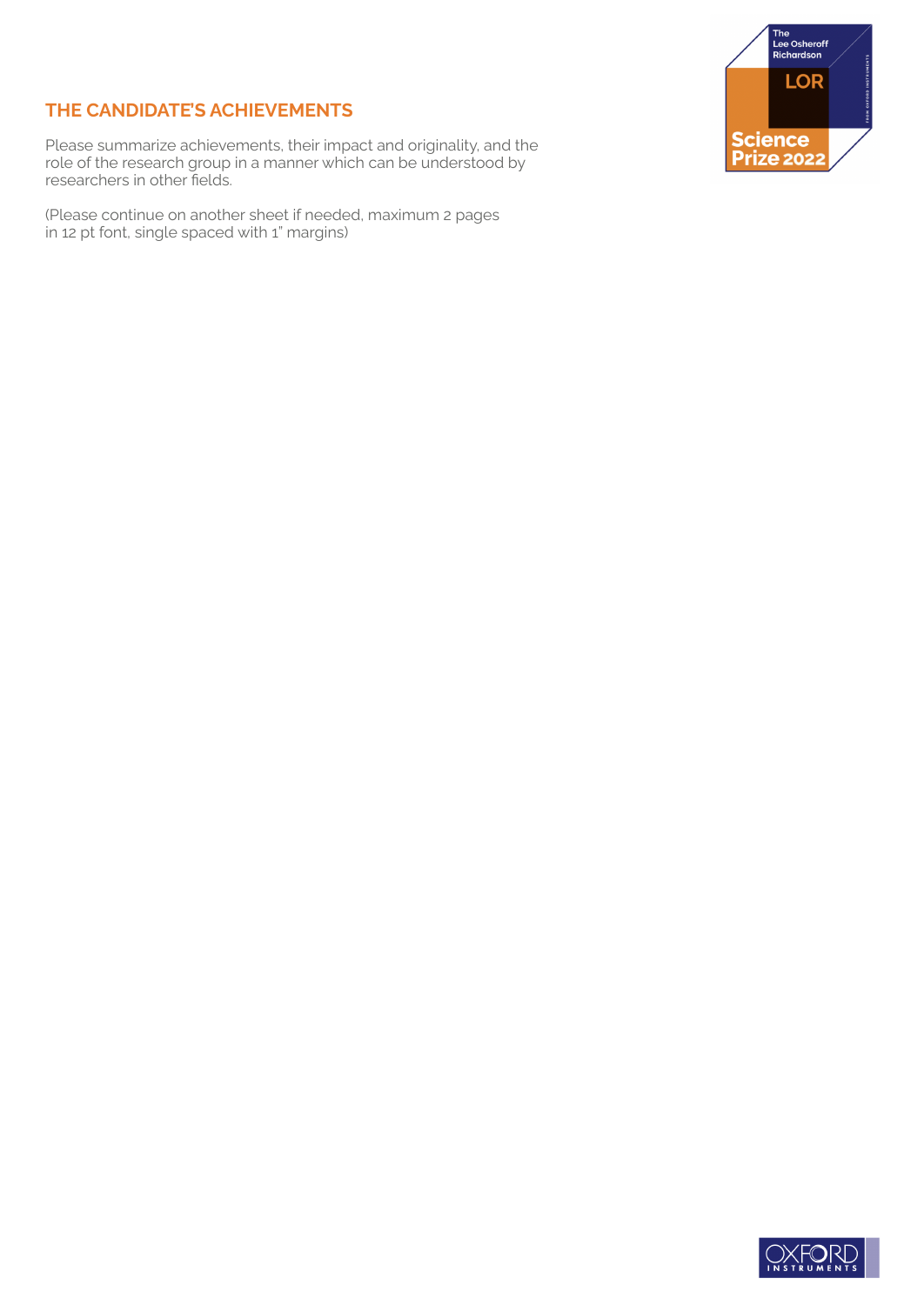

# **THE MAIN PUBLICATIONS**

List of main publications (please give the title of paper, authors, journal's name, volume, publication date and page. Please also attach files of up to three papers relevant to the application) and include a paragraph on each of the papers describing the importance and impact of that paper as well as the candidates contribution to the research reported in that paper (please continue on another sheet if needed).